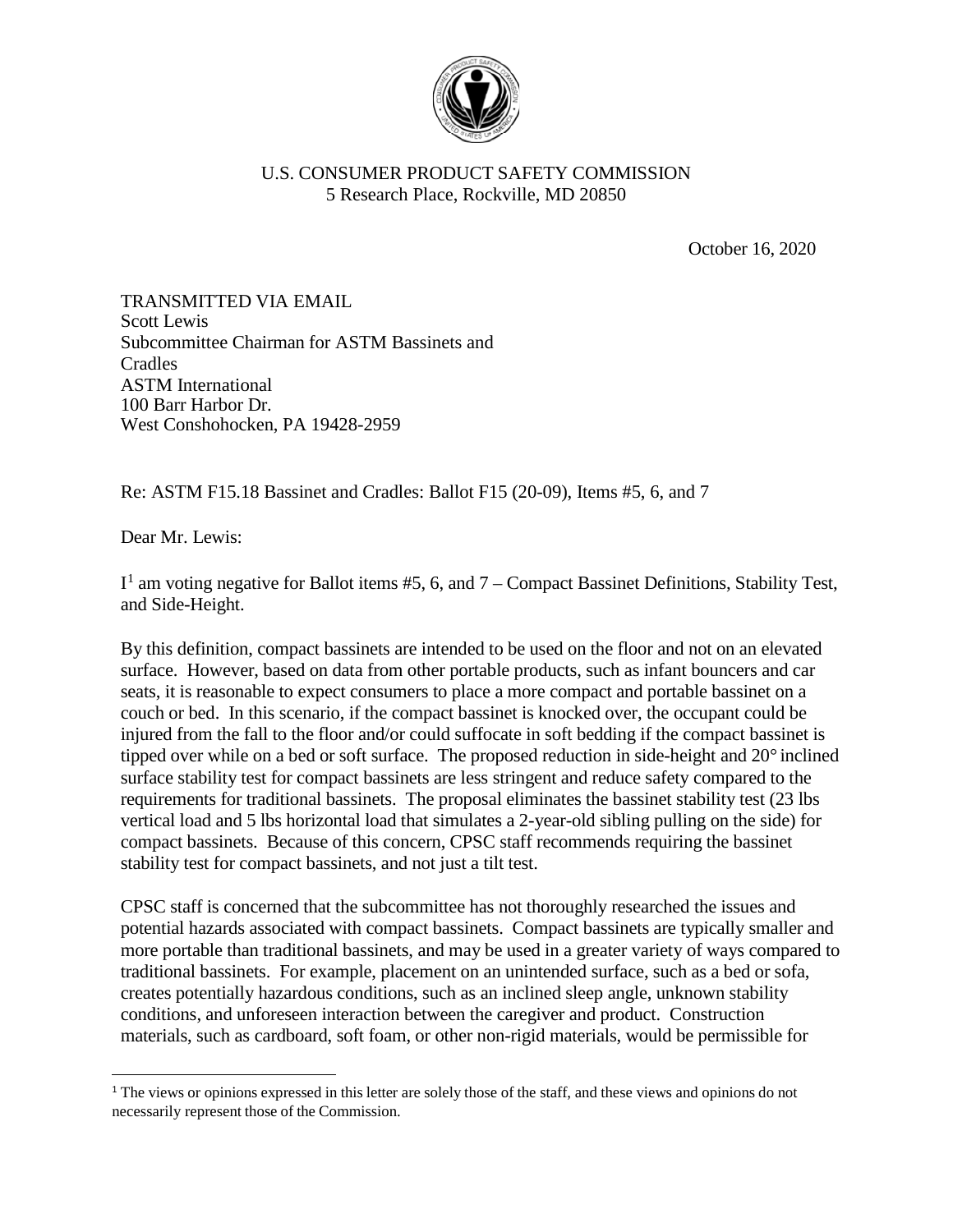compact bassinets under the proposed standard, and, with the proposed elimination of side force stability requirements, compact bassinets may present additional hazards. Until CPSC staff has sufficient information that compact bassinets are safe for infant sleep, staff cannot vote in favor of removing or reducing requirements intended to address associated hazards.

For Ballot item #7, I note the need for an editorial correction:

7.11.2.1 Test Equipment:

7.11.2.1.1 Test Bar—A rigid metal bar having a length at least 1 in. (25.4 mm) longer than the length of the compact bassinet/cradle, a cross section of  $1 \times 1$  in. (25  $\times$  25 mm) and with a mass of 1.65 lb  $(750 g) 6 0.02 lb.$ 

7.11.2.1.2 Test Plate—A rigid steel plate 23.6 in. (600 mm) long and 7.1 in. (180 mm) wide, having a mass of 19.8 lb 6 0.02 lb (9 kg 6 0.01 kg) in accordance with Fig. 30.

In the highlighted text, I believe the "6" is supposed to be " $+/-$ ," and, the tolerance should be stated as: "19.8 +/- 0.2". Other tolerances in the standard are only one decimal, not two.

CPSC staff also disagrees with the stated rationale for 6.5.4.2 in Ballot #7. A lack of incident data is not necessarily evidence of an absence of incidents, especially given that NEISSreported incidents typically do not provide the detail needed to clearly differentiate compact bassinets from traditional bassinets. In addition, incident data are not tracked in the same manner in Europe as they are in the United States. Staff is concerned about whether this subcommittee thoroughly reviewed the information/data from Europe that purportedly support the rationale for this ballot. Therefore, staff does not agree with the characterization of EN1466:2014 as having a "proven safety record."

(1.5 Rationale for 6.5.4.2-There were no compact bassinet/cradle injury data cases at the time of he requirement writing. Internal side height requirement was determined necessary for idditional protection, and the 5.9 in. internal side height requirement and the test method in '.11.2 were based on EN1466:2014 with proven safety record. Because a group of manufacturers ilready met the EN1466:2014 requirements, adopting them in F2194 facilitated design with inivarcal product accontance

Thank you for your consideration of these issues.

Sincerely,

Colostino T. Kish

Celestine T. Kish Project Manager Bassinets/Cradles